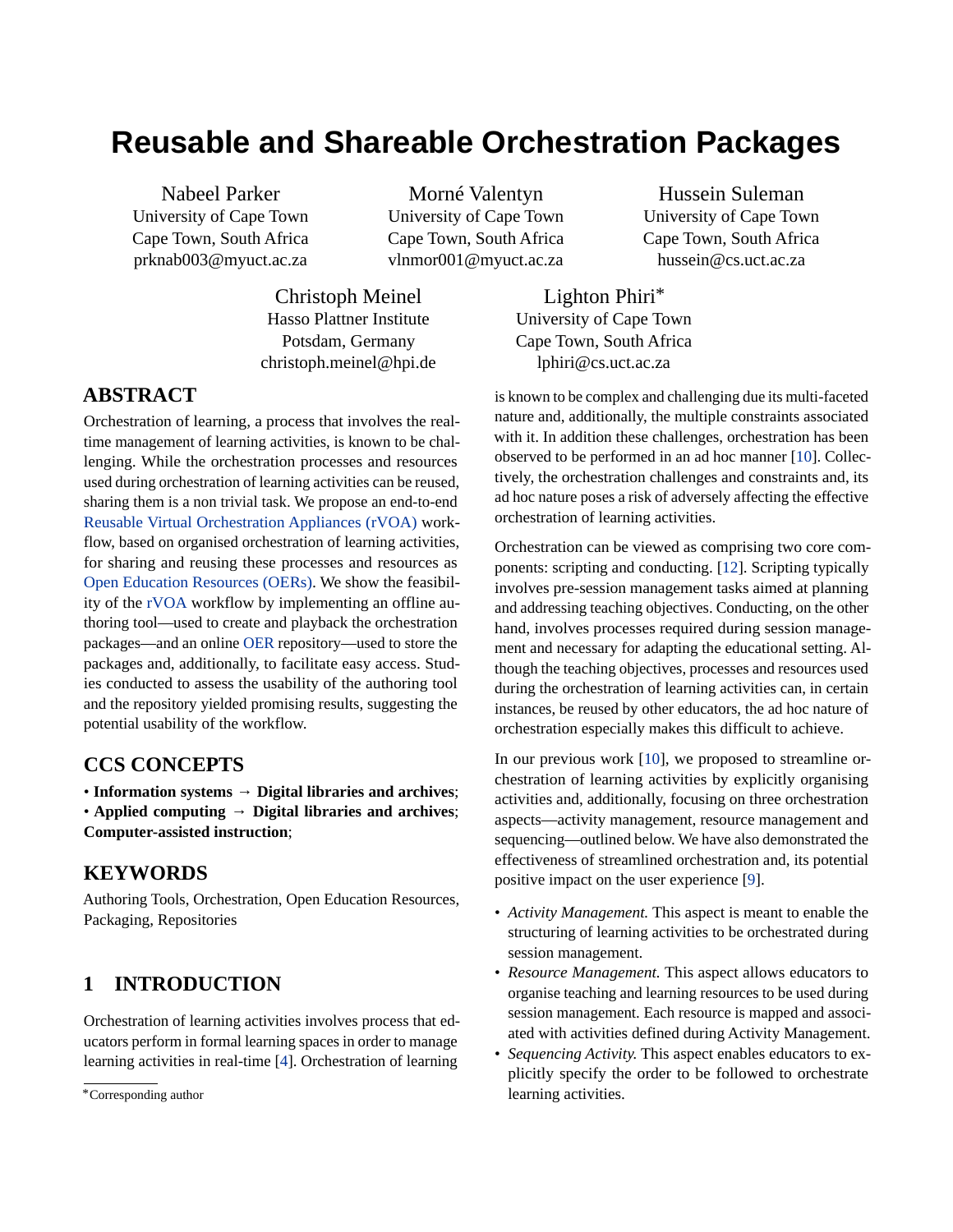This paper presents an [Reusable Virtual Orchestration Appli](#page-5-0)[ances \(rVOA\)](#page-5-0) workflow for facilitating the sharing, reusability and remixing of orchestration processes and resources using the concept of reusable orchestration packages. A reference implementation of the workflow, comprising of an offline authoring tool and an online repository, is also presented. The offline authoring tool is used to create, playback and package orchestration packages, while the online repository serves the purpose of storing and enabling easy access to the orchestration packages.

The work presented in this paper contributes the following:

- 1. Workflow for sharing reusable orchestration packages as [Open Education Resources \(OERs\).](#page-5-0)
- 2. Reference implementation of the [OER](#page-5-0) workflow, comprising of an offline authoring tool and an online repository.
- 3. Results from usability experiments conducted to evaluate the authoring tool and the repository.

The remainder of this paper is structured as follows. [Sec](#page-1-0)[tion 2](#page-1-0) presents background and related literature, discussing how [OERs](#page-5-0) are currently implemented. In [Section 3,](#page-2-0) the proposed [OER](#page-5-0) workflow, and a reference implementation are described. [Section 4](#page-2-1) presents the findings of experiments conducted to evaluate the authoring tool and online repository. Finally, [Section 5](#page-3-0) presents general concluding remarks.

#### <span id="page-1-0"></span>**2 RELATED WORK**

#### **2.1 OER Repository platforms**

A number of [OER](#page-5-0) platforms have been set up to provide free and open educational content to educators and learners. Most of the platforms do not offer additional services beyond facilitating searching and browsing of content.

MIT OpenCourseWare  $(OCW)^1$  $(OCW)^1$  is an [OER](#page-5-0) platform that publishes organised curated high-quality educational course materials tertiary institutions [\[1\]](#page-4-1). While the principle audience of [OCW](#page-5-0) are independent learners, educators were the initial target audience. A variety of services have thus been implemented that are specifically tailored for educators. [OCW](#page-5-0) Educator helps educators easily search through the [OCW](#page-5-0) library through a search and browse interface. [OCW](#page-5-0) Educator also provides an Instructor Insights services where

instructors share their teaching experience and approaches to teaching [\[5\]](#page-4-2).

[OER](#page-5-0) Commons<sup>[2](#page-1-2)</sup> is a dynamic OER repository comprising of content for different education levels. [OER](#page-5-0) Commons is designed to be a global network of [OERs](#page-5-0) and is thus integrated with the Open Author service that allows for the creation of different authoring formats. Resource Builder is used for creating bundled resources consisting of different content types. Authors can also create content views using Lesson Builder and Module Builder. Lesson Builder is used to build interactive lesson and Module Builder interactive modules.

While some [OER](#page-5-0) platforms have integrated authoring tools and services for interacting with [OERs](#page-5-0), most of these services are only aimed at creating and manipulating [OERs](#page-5-0). More importantly, the resources shared are typically basic documents and media files. **??** shows a summary of some popular [OER](#page-5-0) platforms with corresponding content types available and authoring services available to educators. This chapter presents a workflow for sharing sequenced interactive bundled resources for use during orchestration of learning activities.

Repository software tools are specialised forms of information management systems which are used to manage [Digital](#page-5-0) [Libraries \(DLs\),](#page-5-0) organised collections of digital content that can easily be accessed by end users. Repository software tools are thus [Digital Library Systems \(DLSes\),](#page-5-0) whose primary goals are to ensure the long-term preservation of digital objects, facilitate the management of the digital objects and enable effective and easy access to the digital object [\[3\]](#page-4-3).

#### **2.2 Institutional Repositories**

*2.2.1 Fundamental aspects.* There are a number of elements that guarantee the effectiveness of repository software tools. Unique identifiers are used to identify digital objects when making reference to them. Metadata provides representational information necessary to understand digital objects, once stored in the repository. The metadata is either used to administer the digital objects (administrative metadata), to enable digital objects to be easily discovered (descriptive metadata) or to store provenance information (preservation metadata). Finally, interoperability and standards enable repository software tools to easily interact with external services. For instance, [Open Archives Initiative Protocol for](#page-5-0)

<span id="page-1-2"></span><sup>2</sup> [https://www.oercommons.org](#page-5-0)

<span id="page-1-1"></span><sup>1</sup> <https://ocw.mit.edu>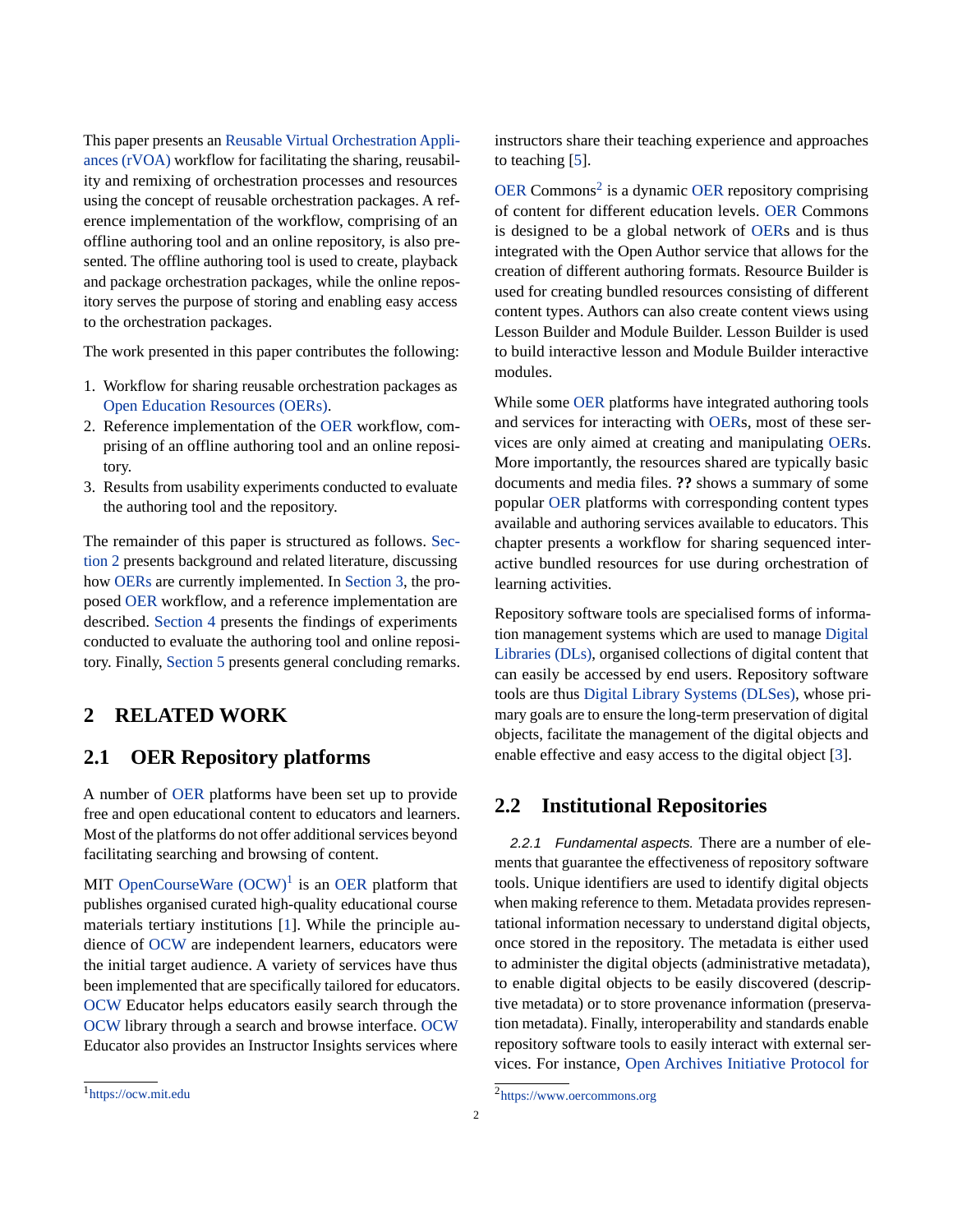[Metadata Harvesting \(OAI-PMH\)](#page-5-0) for metadata harvesting enables external services to automatically harvest repository metadata [\[7\]](#page-5-4), while Sword protocol facilitates remote deposit of digital objects into repositories [\[2,](#page-4-4) [8\]](#page-5-5).

*2.2.2 Core repository features.* Fundamentally, repositories software tools perform three core functions: facilitate access to repository objects, enable the management of the digital objects and finally, facilitate the long-term storage of the digital objects. The access to repository objects involves information discovery services such as searching and browsing. The management of objects is necessary in order to make changes to metadata entries, update digital objects and to delete digital objects. Finally, the storage of digital objects typically involves associating metadata with digital objects and properly organising the objects for future reference.

*2.2.3 Open source repository tools.* There currently exists a number of open source digital repository software tools that can be used to build and set up repositories, and they all share common characteristics of providing features and functionalities necessary to store, manage and enable access to digital objects. Some of the popular open source tools that are used as [OER](#page-5-0) platforms include  $\mathsf{DSpace}^3$  $\mathsf{DSpace}^3$ ,  $\mathsf{EPrints}^4$  $\mathsf{EPrints}^4$  and Fedora Commons<sup>[5](#page-2-4)</sup>. DSpace is a digital asset management system designed for long-term storage of scholarly research output [\[11\]](#page-5-6). EPrints is an online archival tool specifically tailored for document-style content. Fedora Commons is an architectural framework that provides a standards-based platform and services for the development of repository software tools.

*2.2.4 Summary.* Most repository tools provide services for interacting with repository objects. In addition, a number of them implement popular international standards that ensure interoperability with external services [\[6\]](#page-5-7). However, of the existing open source tools, Fedora Commons is explicitly designed to handle complex digital objects. In addition, it known to be scalable. Furthermore, it has a flexible architecture that allows for implementation of specialised front-end applications.

# <span id="page-2-0"></span>**3 REUSABLE ORCHESTRATION PACKAGES**

- [System Usability Scale \(SUS\)](#page-5-0) details...
- Xxxxx

## **3.1 Reusable Orchestration OER Workflow**

The [rVOA](#page-5-0) workflow is designed to allow orchestration processes and resources to be shared and reused as [OERs.](#page-5-0) Using three distinct stages: scripting, packaging and ingestion, orchestration processes and resources are shared as bundled orchestration packages.

- *3.1.1 Scripting.*
- *3.1.2 Packaging.*
- *3.1.3 Ingestion.*

#### **3.2 Reference Implementation**

*3.2.1 Offline Authoring Tool.*

*3.2.2 Online Repository.*

#### <span id="page-2-1"></span>**4 EVALUATION**

#### **4.1 Authoring Tool Usability**

**Table 1: The three core features of the authoring tool sequencing of resources, playback of sequenced resources and packaging—were independently assessed to assess their perceived usability.**

| Task   | Description                     |
|--------|---------------------------------|
| Task 1 | <b>Upload of resources</b>      |
| Task 2 | Sequence and download resources |
| Task 3 | Sequence and save resources     |
| Task 4 | Preview sequenced resources     |
| Task 5 | Delete resources                |
| Task 6 | Package resources               |
| Task 7 | Share resources                 |

<span id="page-2-2"></span><sup>&</sup>lt;sup>3</sup><http://www.dspace.org>

<span id="page-2-3"></span><sup>4</sup> <http://www.eprints.org>

<span id="page-2-4"></span><sup>5</sup> <http://fedora-commons.org>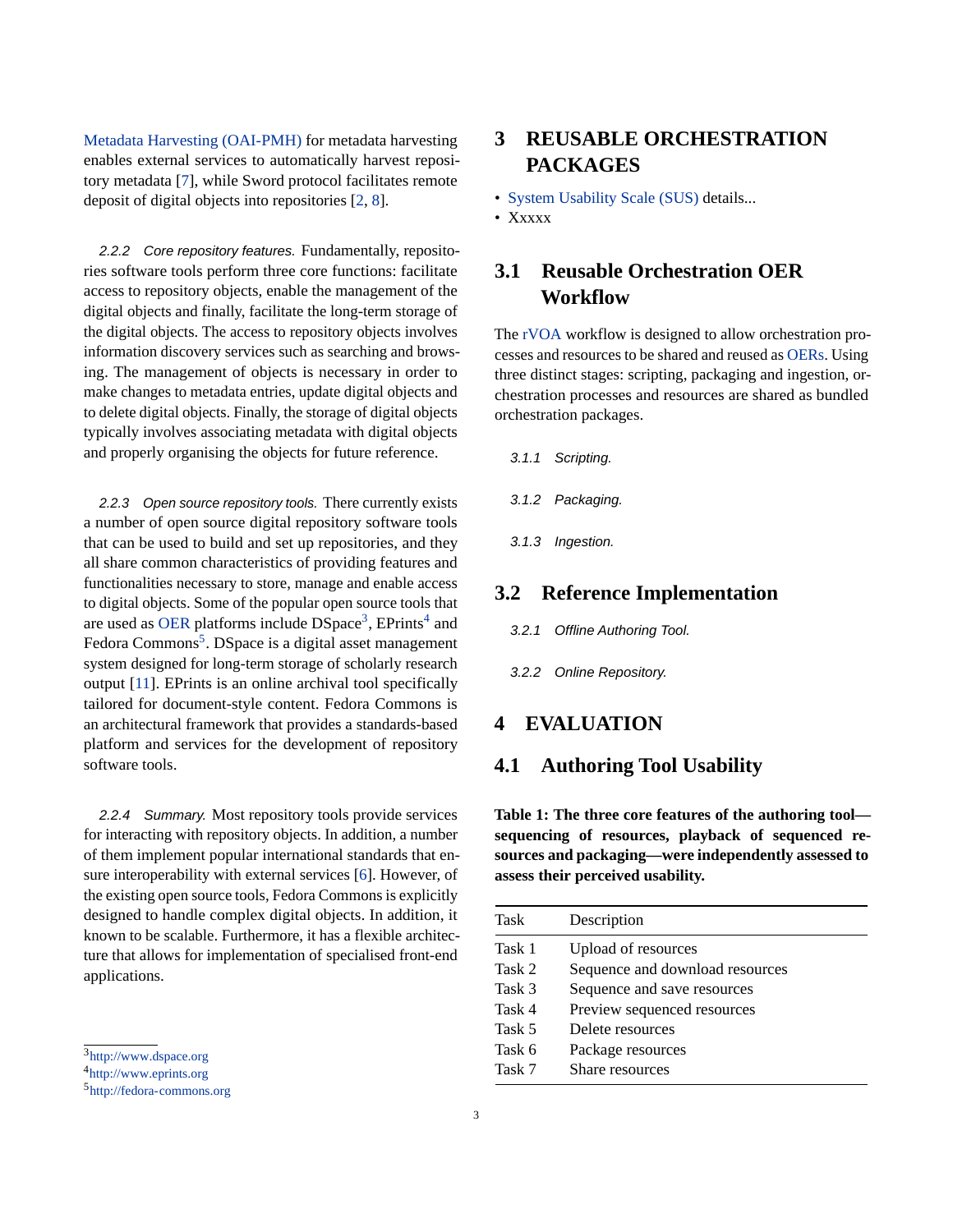

**Figure 1: rVOA high-level workflow.**



**Figure 2: rVOA player.**

#### **4.2 Repository Usability**

**Table 2: The usability of the repository front-end involved assessing package ingestion, discovery and downloading features. System login was assessed alongside ingestion of packages since this is only possible for registered users.**

| Task   | Description                   |
|--------|-------------------------------|
| Task 1 | Register for a new account    |
| Task 2 | Search and download a package |
| Task 3 | Browse and download a package |
| Task 4 | Login and ingest a package    |



**Figure 3: rVOA repository.**

**Table 3: Package workload sizes for conducting performance experiments.**

| Workload | W1 | W <sub>2</sub> | $\vert$ W3 | $\vert$ W4 | $\overline{W}$ | W6   |
|----------|----|----------------|------------|------------|----------------|------|
| Packages | 10 | 50             | 100        | 200        | 500            | 1000 |

# **4.3 Repository Performance**

# <span id="page-3-0"></span>**5 CONCLUSIONS AND FUTURE WORK**

### **ACKNOWLEDGMENTS**

This work is funded, in part, by the Hasso Plattner Institute. Any opinions, findings, and conclusions or recommendations expressed in this work are those of the authors and do not necessarily reflect the views of the sponsors. We would also like to thank all the study participants.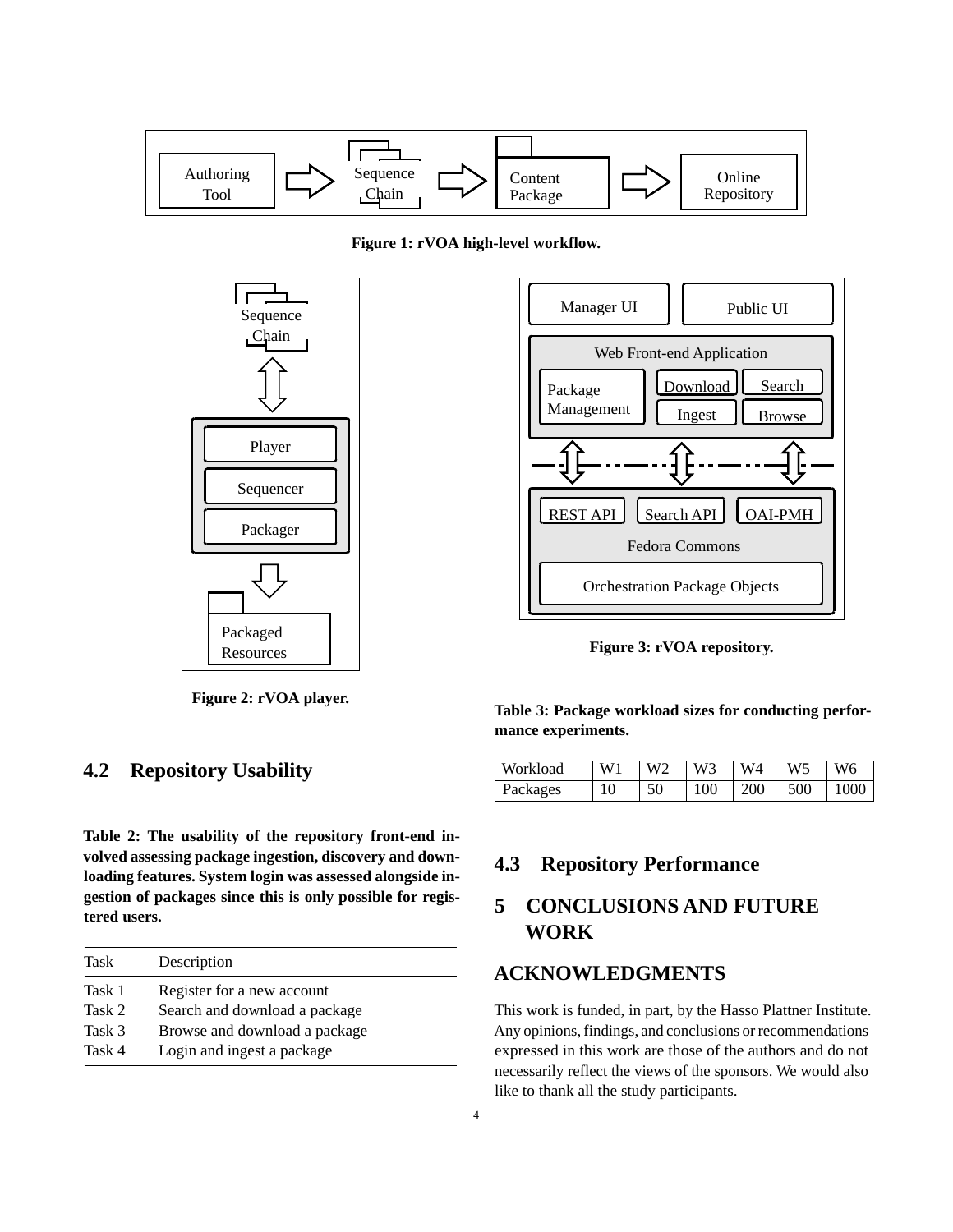

**Figure 4: The front-end Web application provides information discovery services for searching and browsing curated orchestration packages in the repository.**



**Figure 5: The frequency distribution of the mean [SUS](#page-5-0) scores for the 20 participants, showing higher scores for the majority of the participants.**

#### **REFERENCES**

<span id="page-4-1"></span>[1] Hal Abelson. 2008. The Creation of OpenCourseWare at MIT. *Journal of Science Education and Technology* 17, 2 (01 April 2008), 164–174. [https://doi.org/10.1007/](https://doi.org/10.1007/s10956-007-9060-8) [s10956-007-9060-8](https://doi.org/10.1007/s10956-007-9060-8)



**Figure 6: The mean tasks times during the repository usability study.**

- <span id="page-4-4"></span>[2] Julie Allinson, Sebastien François, and Stuart Lewis. 2008. SWORD: Simple Web-service offering repository deposit. *Ariadne* 54 (2008). [http://www.ariadne.ac.uk/](http://www.ariadne.ac.uk/issue54/allinson-et-al) [issue54/allinson-et-al](http://www.ariadne.ac.uk/issue54/allinson-et-al)
- <span id="page-4-3"></span>[3] William Y. Arms. 1995. Key Concepts in the Architecture of the Digital Library. *D-Lib Magazine* 1, 1 (July 1995). <https://doi.org/10.1045/july95-arms>
- <span id="page-4-0"></span>[4] Pierre Dillenbourg. 2013. Design for classroom orchestration. *Computers & Education* 69 (2013), 485–492. <https://doi.org/10.1016/j.compedu.2013.04.013>
- <span id="page-4-2"></span>[5] Eric Klopfer, Haynes Miller, and Karen Willcox. 2014. OCW Educator: Sharing the 'How' as well as the 'What'